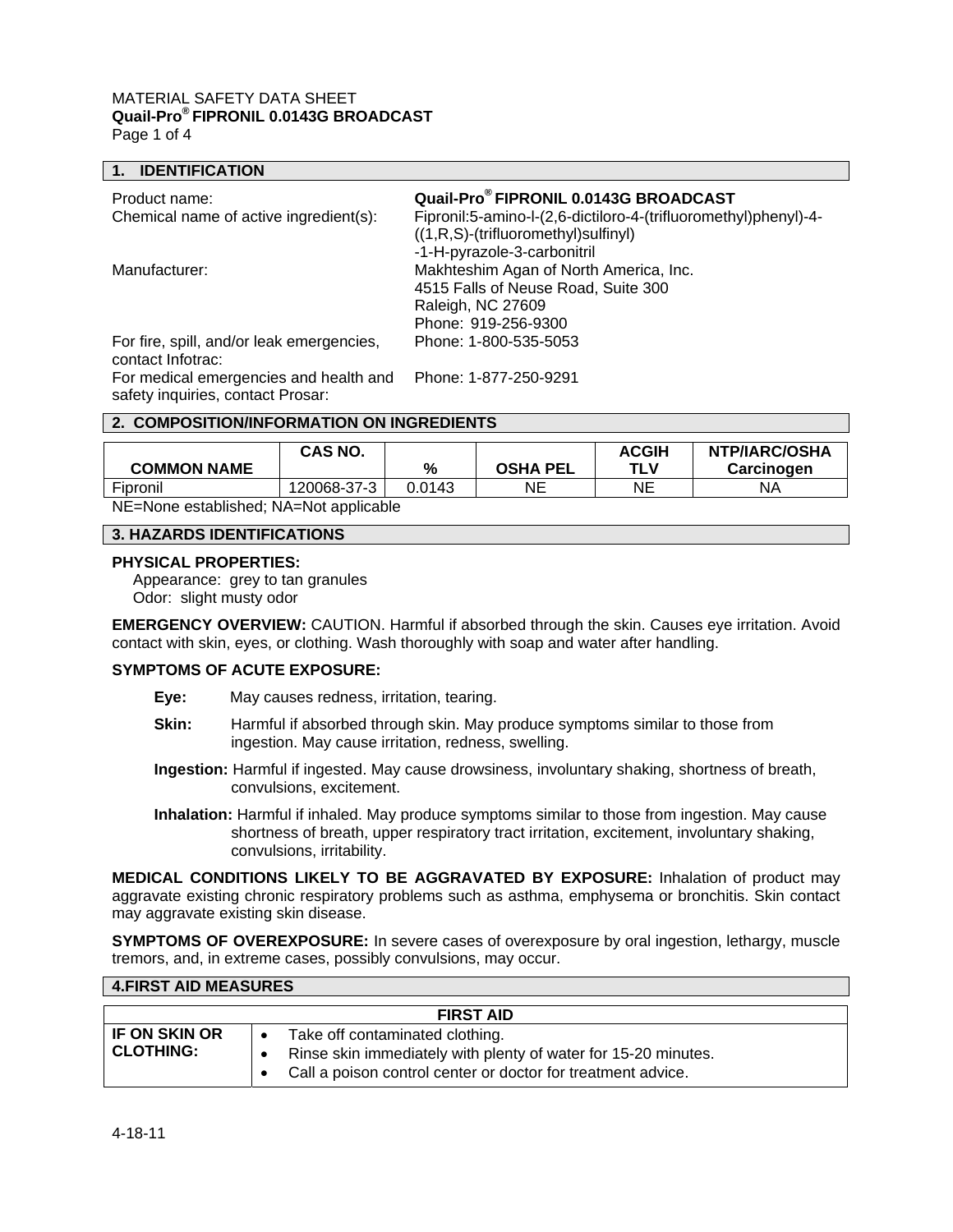## MATERIAL SAFETY DATA SHEET **Quail-Pro® FIPRONIL 0.0143G BROADCAST**  Page 2 of 4

| <b>IF SWALLOWED:</b>                                                                                     | Call a poison control center or doctor immediately for treatment advice.                              |
|----------------------------------------------------------------------------------------------------------|-------------------------------------------------------------------------------------------------------|
|                                                                                                          | Have person sip a glass of water if able to swallow.<br>٠                                             |
|                                                                                                          | Do not induce vomiting unless told to do so by a poison control center or doctor.<br>٠                |
|                                                                                                          | Do not give anything by mouth to an unconscious person.<br>٠                                          |
| IF IN EYES:                                                                                              | Hold eye open and rinse slowly and gently with water for 15-20 minutes.                               |
|                                                                                                          | Remove contact lenses, if present, after the first 5 minutes, then continue<br>٠                      |
|                                                                                                          | rinsing eye.                                                                                          |
|                                                                                                          | Call a poison control center or doctor for treatment advice.                                          |
| Have the product container or label with you when calling a poison control center or doctor or going for |                                                                                                       |
|                                                                                                          | treatment. You may also contact Prosar at 1-877-250-9291 for emergency medical treatment information. |
|                                                                                                          | NOTE TO PHYSICIAN: There is no specific antidote. All treatment should be based on observed signs     |

and symptoms of distress in the patient. **Symptoms of Poisoning:** In severe cases of overexposure by oral ingestion, lethargy, muscle tremors, and in extreme cases, possible convulsions may occur.

# **5. FIRE FIGHTING MEASURES**

**FLASH POINT:** Not flammable.

**EXTINGUISHING MEDIA:** Small Fires: dry chemical, carbon dioxide (CO<sub>2</sub>). Large Fires: foam, water spray.

**FIRE AND EXPLOSION HAZARDS:** Product will burn under fire conditions.

**HAZARDOUS DECOMPOSITION PRODUCTS:** Thermal decomposition can produce hydrogen chloride, hydrogen fluoride, oxides of nitrogen, oxides of sulfur and carbon oxides.

**FIRE-FIGHTING PROCEDURES:** Firefighters should wear NIOSH/MSHA approved self-contained breathing apparatus and full protective clothing. Keep unnecessary people away, isolate hazards area and deny entry. Evacuate personnel or residents who are downwind of fire. Persons who may have been exposed to contaminated smoke should be immediately examined by a physician and checked for symptoms of poisoning. The symptoms should not be mistaken for heat exhaustion or smoke inhalation.

## **6. ACCIDENTAL RELEASE MEASURES**

**ACTION TO TAKE FOR SPILLS/LEAKS:** Sweep up spilled granules, transfer to a marked container, and dispose of wastes on site or at a waste disposal facility.

# **7. HANDLING AND STORAGE**

**PRECAUTIONS TO BE TAKEN IN HANDLING:** Avoid direct or prolonged contact with skin and eyes. Avoid breathing dusts. Do not contaminate water, food, or feed by storage or disposal.

**PRECAUTIONS TO BE TAKEN IN STORAGE:** Do not store in or around the home. Store unused product in original container only, out of the reach of children and animals. Never transfer this product to another container for storage.

**STORAGE TEMPERATURE:** Normal ambient temperatures.

## **8. EXPOSURE CONTROLS/PERSONAL PROTECTION**

**THE FOLLOWING RECOMMENDATIONS FOR EXPOSURE CONTROLS/PERSONAL PROTECTION ARE INTENDED FOR THE MANUFACTURE, FORMULATION, PACKAGING AND USE OF THIS PRODUCT.** 

**FOR COMMERCIAL APPLICATIONS AND/OR ON-FARM APPLICATIONS CONSULT THE PRODUCT LABEL.**

**EYE PROTECTION:** Protective eyewear (e.g., goggles or full-face shield).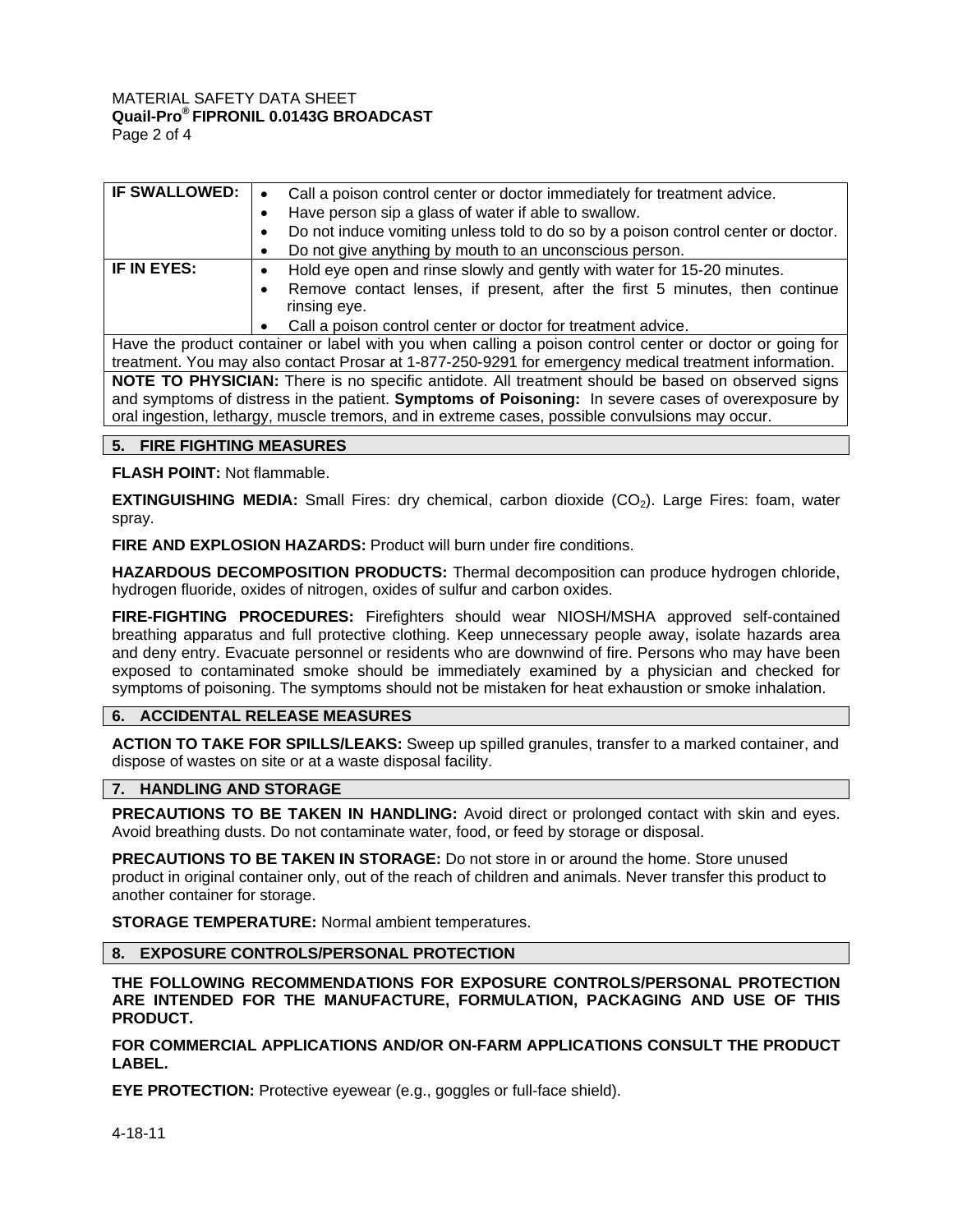### MATERIAL SAFETY DATA SHEET **Quail-Pro® FIPRONIL 0.0143G BROADCAST**  Page 3 of 4

**SKIN PROTECTION:** Long-sleeved shirt and long pants, shoes plus socks. Use apron and coveralls when necessary or when mixing, loading or cleaning equipment, or for spill cleanup.

**HAND PROTECTION:** Chemical-resistant gloves made of any waterproof material such as polyethylene or polyvinyl chloride.

**RESPIRATOR:** When respirators are required, select NIOSH approved equipment based on actual or potential airborne concentrations and in accordance with the appropriate regulatory standards and/or industry recommendations.

Always wear protective clothing and use appropriate equipment during application and handling. Avoid contact with granules. Follow manufacturer's instructions for cleaning/ maintaining personal protective equipment, PPE. If no such instructions for washables, use detergent and hot water. Keep and wash PPE separately from other laundry.

# **USER SAFETY RECOMMENDATIONS**

## **User should:**

- Wash hands before eating, drinking, chewing gum, using tobacco, or using the toilet.
- Remove clothing/PPE immediately if pesticide gets inside. Then wash thoroughly and put on clean clothing.
- Remove PPE immediately after handling this product. Wash the outside of gloves before removing. As soon as possible, wash thoroughly and change into clean clothing.

**EXPOSURE GUIDELINES:** Refer to Section 2. **ENGINEERING CONTROLS:** Refer to product label.

### **9. PHYSICAL AND CHEMICAL PROPERTIES**

**APPEARANCE:** Grey to tan granules **ODOR:** Slight musty odor **FLASH POINT:** Not flammable **pH:** 6.5 – 7.5 **DENSITY:** 42 – 48 lbs/cu. ft.

## **10. STABILITY AND REACTIVITY**

**STABILITY:** This product is stable under normal use and storage.

**CONDITIONS TO AVOID:** Avoid direct sunlight and extreme heat.

**MATERIALS TO AVOID:** Strong acids, strong bases, strong oxidizing agents.

**HAZARDOUS POLYMERIZATION:** Not known to occur.

**HAZARDOUS DECOMPOSITION PRODUCTS:** Can decompose at high temperatures forming toxic and irritating gases.

## **11. TOXICOLOGICAL INFORMATION**

## **ACUTE TOXICITY/IRRITATION STUDIES**

Acute Oral  $LD_{50}$  (Rat):  $> 5,000$  mg/kg Acute Dermal  $LD_{50}$  (Rabbit): >2,000 mg/kg Acute Inhalation  $LC_{50}$  (Rat): 5.16 mg/L air (4-hours)<br>Eye Irritation (Rabbit): Moderately irritating Eye Irritation (Rabbit): Dermal Irritation (Rabbit): Slightly irritating Dermal Sensitization: Not a skin sensitizer

# **12. ECOLOGICAL INFORMATION**

**ENVIRONMENTAL HAZARDS:** This pesticide is toxic to birds, fish, aquatic and estuarine (tidewater dwelling) invertebrates. Do not apply directly to water or to areas where surface water is present or to intertidal areas below the mean high water mark. Runoff from treated areas may be hazardous to aquatic